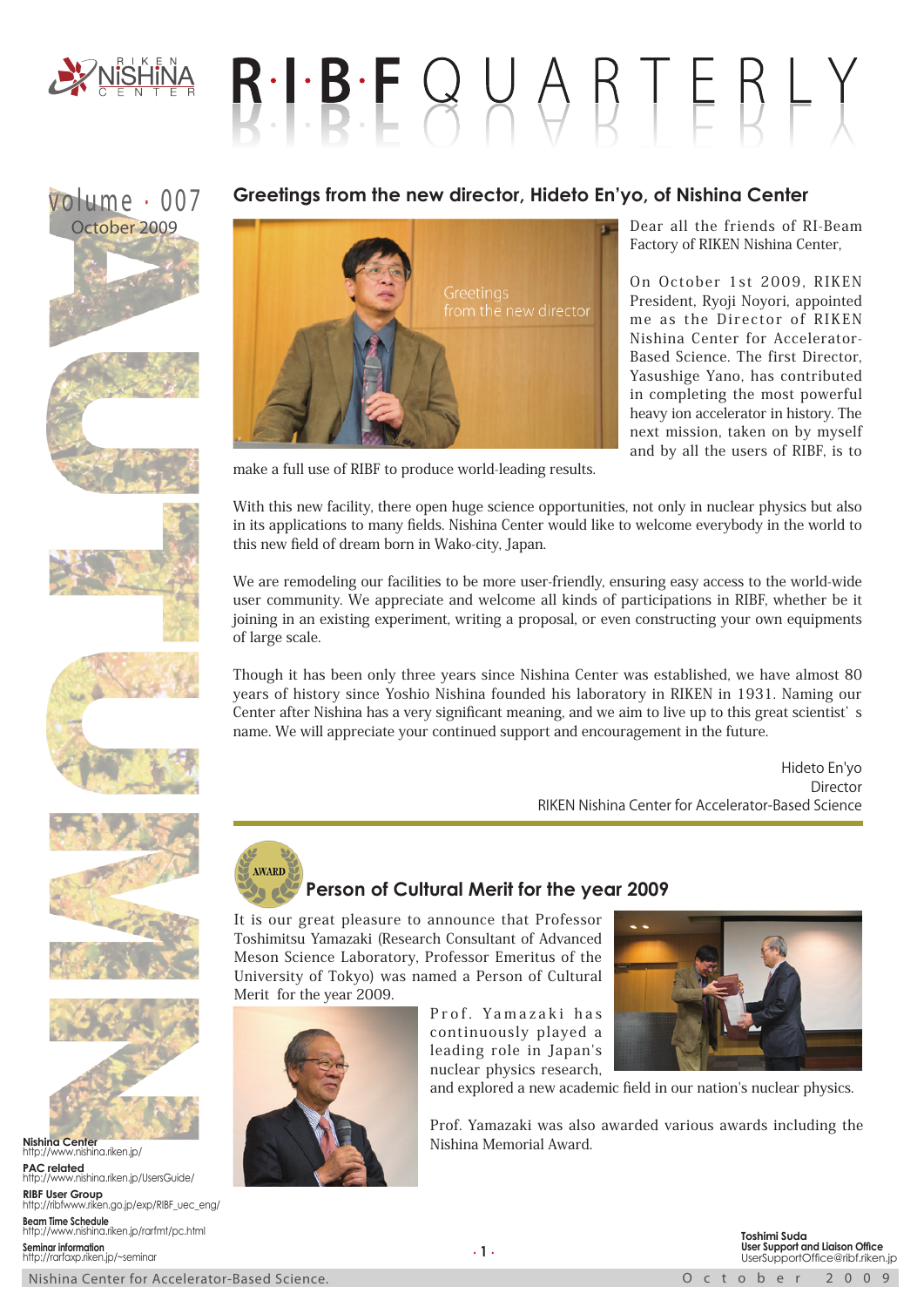#### **Present status, operation schedules of RIBF**

#### **The new RILAC (RILAC 2)**

AUTUMN volume . 007 October 2009

Fabrication of the new RILAC (RILAC 2) is ongoing, and its installation at the AVF hall will start in January. The commissioning will take place in the next autum, which follows the installation of the new 28-GHz ECR ion source in summer.

#### **BigRIPS**

A pillow seal system having a remotely releasable mechanism to facilitate maintenance under high radiation condition, have been successfully installed. Additional shieldings have been mounted in a newly constructed target chamber and at the downstream of the beam dump. This effort aims particularly at reducing heat loads and radiation damages of the air-core superconducting quadrupole magnets placed just downstream of the target chamber. Now we are ready to conduct a series of experiments with intense primary beam, such as 48Ca beam of a few 100 pnA, starting from the end of October.

We have also started to construct a shielding wall between the ZeroDegree spectrometer and the area for SAMURAI spectrometer, which enables us to continue the construction of the spectrometer independently from beam time schedule of BigRIPS/ZeroDegree. The construction of the wall will be completed by January next year.

#### **Other constructions**

#### **-GARIS II**

Installation of a new gas-filled separator, GARIS-II (QDQQD), dedicated to chemicaland spectroscopic-studies of SHEs produced by 'hot fusion' reaction is in the final stage. All magnets are placed at their position, and related consturction is underway. The commissioning will start from March, 2010.

#### **-SCRIT**

An electron ring including a 150 MeV injector microtron is under installation at the RIBF B1F floor. The microtron and magnets of the ring are now placed in their position, and infrastructure is currently being installed simultaneously. The first storage of electron beam will be accomplished in next March.

#### **Operation Schedule**

The beam time schedule for the latter half of this year has been fixed and is available in the following web page:

#### http://www.nishina.riken.jp/rarefmt/pc.html

A series of BigRIPS experiments using ZeroDegree and SHARAQ is now being conducted starting from the end of October for about two months. Currently, a SHARAQ experiment is running using an intense primary beam of 4 He. The intensity reached *nearly 1pμA, which is the highest* ever provided at RIBF.

As indicated in the beam time schedule, experiments using U beam with greatly improved intensity,  $\sim$  a few pnA expected, and intense  $^{48}Ca$ beam, ~ 200 pnA, will follow from mid-November.

No experiments with AVF is planned during the period from mid-December to the end of next March, 2010 due to a long construction period at the AVF hall related to the RILAC 2 installation.

#### **Announcement**

#### **Beam time requestes**

The beam time requests for the first half of the fiscal year 2010, April to October, will be called for in December. All the spokesperson of the PAC approved experiments will soon be contacted.

#### **PAC**

The 5th Material and Life Science PAC (ML-PAC) was held on Sep. 3-4. In total, 20 proposals for experiments at RAL and RIBF were reviewed. The next ML PAC will be held next spring.

The 6th Nuclear Physics PAC (NP-PAC) meeting will be held on Dec. 3-4. In total, 13 proposals submitted will be reviewed by the NP PAC members. The meeting program will soon be available at:

http://www.nishina.riken.jp/UsersGuide/NP-PAC.

**Nishina Center** http://www.nishina.riken.jp/ **PAC related** http://www.nishina.riken.jp/UsersGuide/ **RIBF User Group** http://ribfwww.riken.go.jp/exp/RIBF\_uec\_eng/ **Beam Time Schedule** http://www.nishina.riken.jp/rarfmt/pc.html **Seminar information** http://rarfaxp.riken.jp/~seminar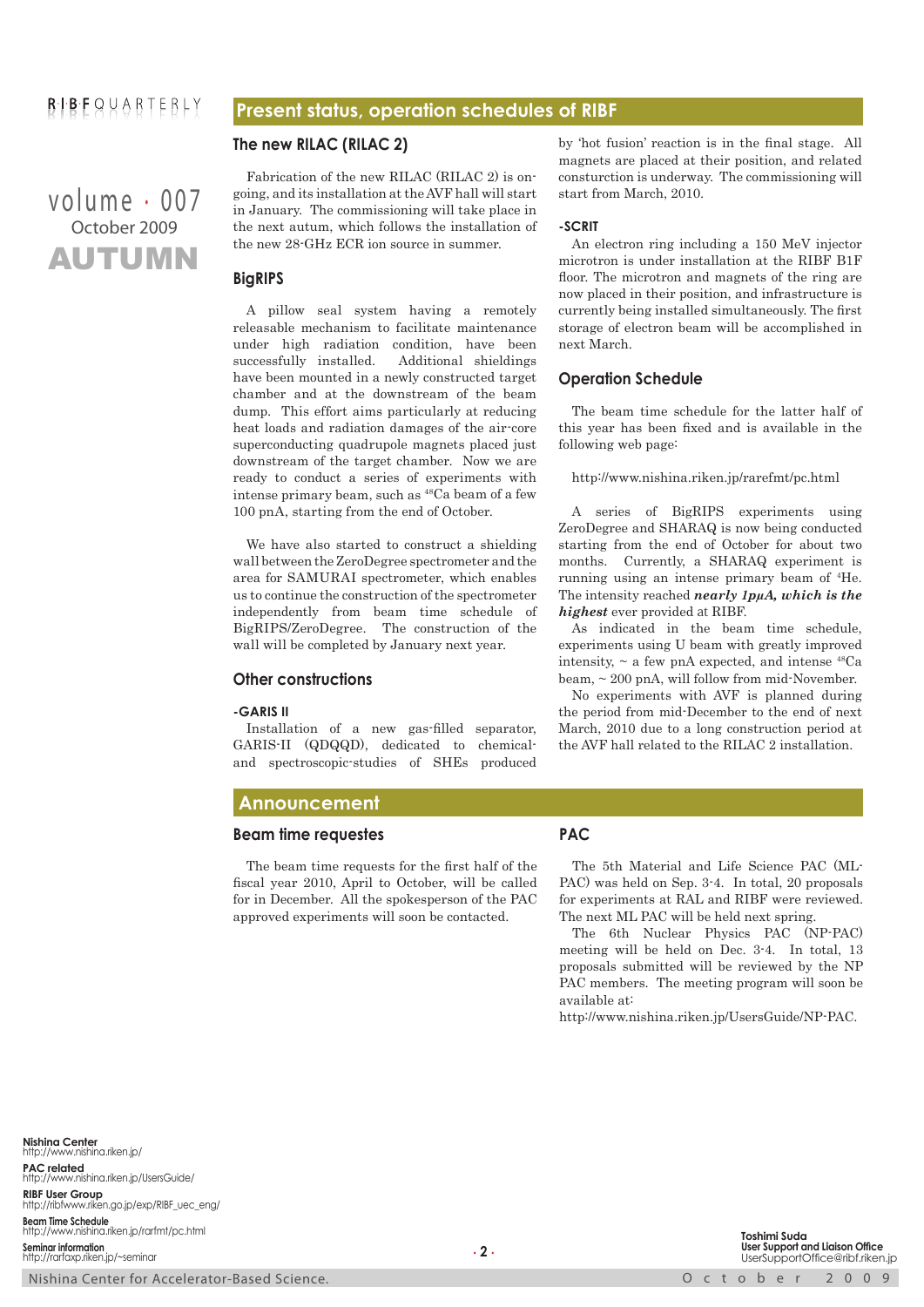## $B \cup B$   $F \cup Q \cup A$   $B$   $T$   $F$   $B$   $L$   $Y$

AUTUMN volume . 007 October 2009

#### **User Group Activities**

#### **Greetings from the new UEC chair**

Dear RIBF Users,

The new term of RIBF User executive committee has started on October 1, 2009. T. Teranishi, T. Kawabata, H. Sakuragi (elected members), D. Beaumel, and T. Sumikama (supplementary members) joined us as new members. We assure you that we will do our best to establish a sound partnership between RIBF users and the RIKEN Nishina center.

We will always be open to the feedback from RIBF users. Please send your comments, suggestions, and claims to ribf-uec@ribf.riken.jp.

> Tomohiro Uesaka chairman of the RIBF-UEC

#### **UEC election**

Election of the RIBF Users Executive Committee (UEC) members was held from Aug. 25 to Sep. 18, 2009. There were over 100 votes cast for this election.

 Three of nine members were newly elected: T. Teranishi (Kyuushuu Univ.), T. Kawabata (Kyoto Univ.) and H. Sakuragi (Osaka City Univ.). Their term of office is three years. The chair and vice chair of the RIBF UEC are T. Uesaka (CNS, Univ. of Tokyo) and T. Teranishi. For further details, please refer,

http://ribfwww.riken.jp/exp/RIBF\_uec\_eng/ UECmember/Election2009/Results090924.html

#### **Research Topics**

#### **Editor's Suggestions**

The article by Gentaro Watanabe (Nuclear Theory Group) et al. which appeared in Phys. Rev. Lett. was selected as one of 'Editor's Suggestions'.

Title : Formation of Nuclear "Pasta" in Supernovae Phys. Rev. Lett. 103 (2009)121101.

#### **Mirror Symmetry in the magicity loss (D. Suzuki et al.)**

Phys. Rev. Lett. 103(2009)152503

The breakdown of the magic number Z=8 in the proton rich nucleus, 12O, was discovered.

#### **RIBF-FRIB user meetings at Hawaii**

The RIBF user town meeting was held on Oct. 15 during the 3rd Joint Meeting of the Nuclear Physics Division of the Physical Society of Japan (JPS) and American Physical Society (APS) held at Hawaii's Big Island. Starting from the opening remarks by the new RNC director, H. En'yo, current status and future perspectives of RI Beam Factory were discussed. Immediately after the RIBF meeting, a user meeting of FRIB, Facility for Rare Isotope Beams, followed. There were more than 60 participants in the series of RIBF and FRIB meetings.

This is the first demonstration of the persistence of mirror symmetry in the disappearance of the magic number. The mirror partner of 12O is 12Be, in which the magic number N=8 is known to be lost. This experiment was performed at GANIL using MUST2 telescope.

#### **Young Scientist Award**

Yusuke Kazama (Radiation Biology Team) was awarded the Young Scientist Award for Plant Science for the following article:

"Sex chromosomes and sex expression i the dioecious plan Silene latifolia"

**Nishina Center** http://www.nishina.riken.jp/ **PAC related** http://www.nishina.riken.jp/UsersGuide/ **RIBF User Group** http://ribfwww.riken.go.jp/exp/RIBF\_uec\_eng/ **Beam Time Schedule** http://www.nishina.riken.jp/rarfmt/pc.html **Seminar information** http://rarfaxp.riken.jp/~seminar